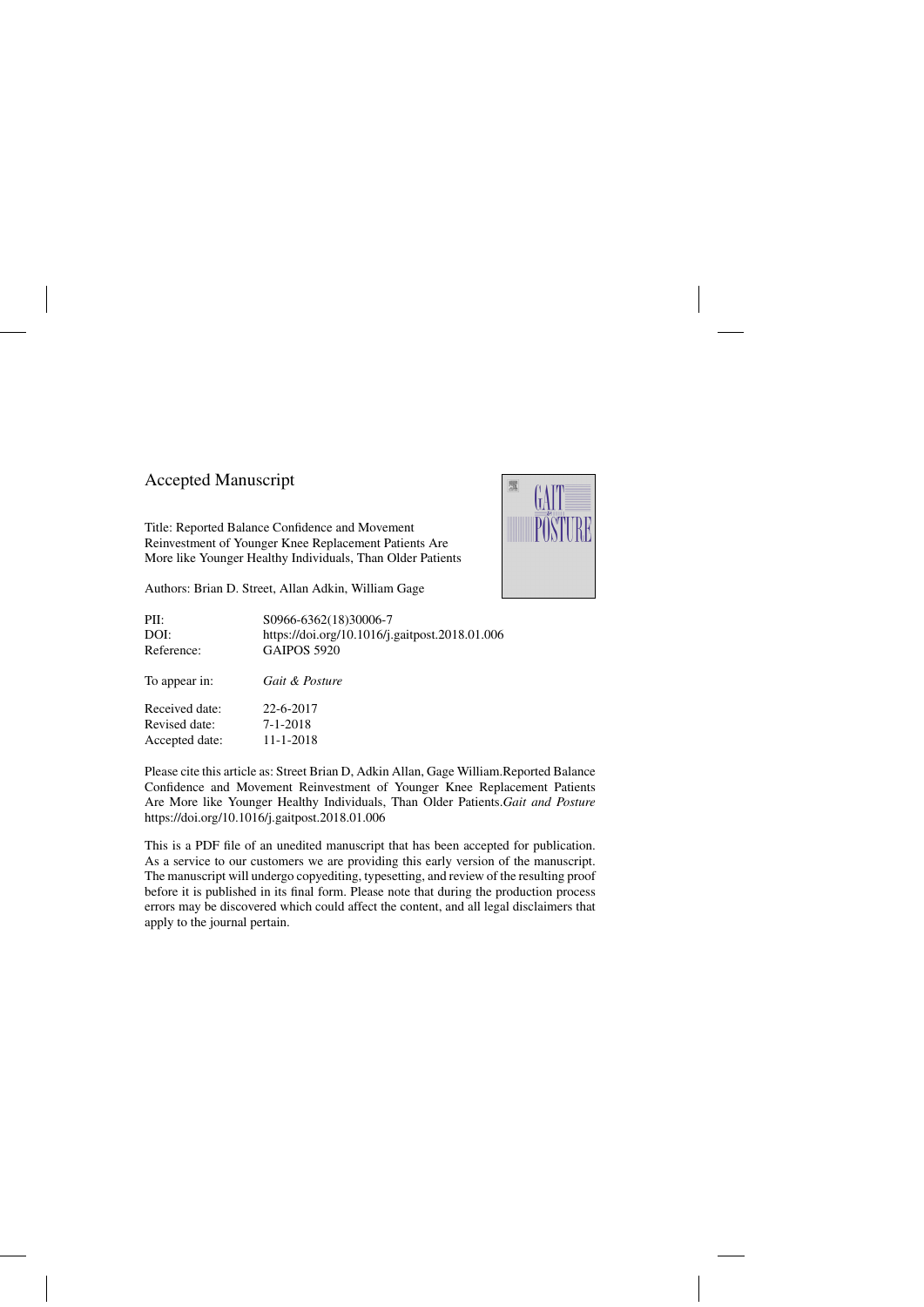## **Reported Balance Confidence and Movement Reinvestment of Younger Knee Replacement Patients Are More like Younger Healthy Individuals, Than Older Patients**

#### **Authors:**

First and corresponding author: Brian D. Street, Ph.D. Assistant Professor, Department of Kinesiology Director, Gait and Posture Neuromuscular Laboratory

California State University, Bakersfield Mail Stop 22 EDUC 9001 Stockdale Hwy Bakersfield, California, USA 93311-1022 EDUC 139 Phone: 661.654.2551 Email: bstreet1@csub.edu

Second author: Allan Adkin, Ph.D. Associate Professor, Department of Kinesiology

Brock University WC 237 500 Glenridge Avenue St. Catharines, Ontario, Canada L2S 3A1 Phone: 905 688 5550 ext 4990 Email: aadkin@brocku.ca

Third author: William Gage, Ph.D. Associate Dean, Research and Innovation Faculty of Health, York University Director, York University Centre for Aging Research and Education Scientist, Toronto Rehabilitation Institute Assistant Professor, Department of Kinesialogy<br>
Miscletor, Gait and Posture Neuromuscular Laboratory<br>
California State University, Bakersfield<br>
Mail Stop 22 EDUC<br>
1900 1 Stockdale Hwy<br>
Hatersfield, California, USA 93311-10

York University 428D HNES 4700 Keele Street Toronto, Ontario, Canada M3J 1P3 Phone: 416.736.2100 ext 21479 Email: whgage@yorku.ca

### **Word Count:**

Abstract – 230

Manuscript - 2990